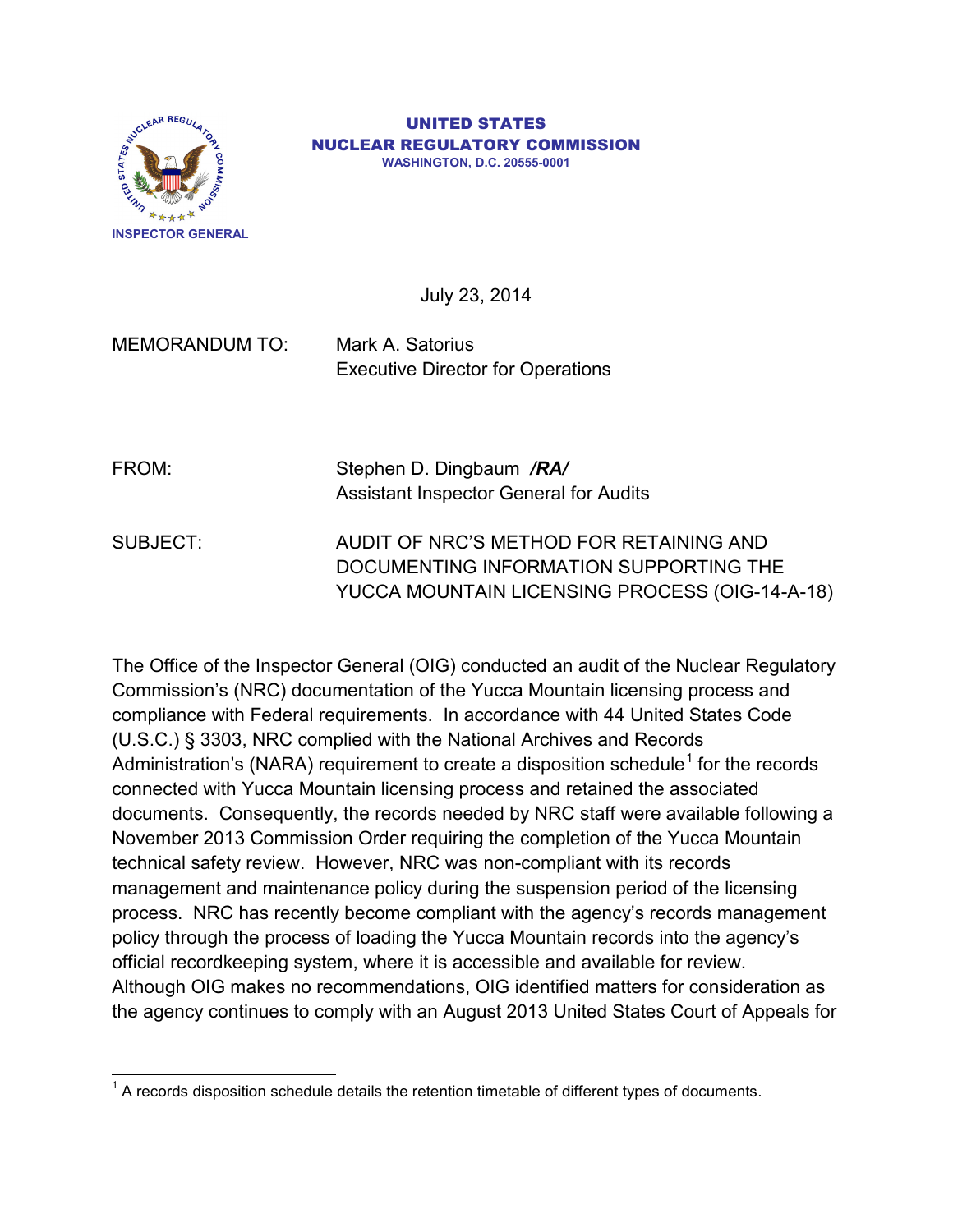the District of Columbia Circuit Writ of Mandamus<sup>[2](#page-1-0)</sup> for NRC to continue with the Yucca Mountain licensing process.

### **BACKGROUND**

In 1983, the Nuclear Waste Policy Act (NWPA) assigned the Department of Energy (DOE) responsibility for constructing and operating a nuclear waste repository for highlevel radioactive waste (HLW) and NRC the task of licensing and regulating the HLW repository. In 2002, President George W. Bush signed the Yucca Mountain Development Act, selecting Yucca Mountain as the site for the HLW repository. In 2008, DOE submitted to NRC a license application for construction authorization to build a HLW repository at Yucca Mountain, but subsequently filed a motion to withdraw its application for a construction authorization in March 2010. In October 2010, Gregory Jaczko, then NRC Chairman, directed NRC staff to prepare the orderly closeout of their technical safety review. Subsequently, in 2011, the Atomic Safety and Licensing Board Panel suspended<sup>[3](#page-1-1)</sup> the adjudicatory hearing of the DOE's license application for the construction authorization of a HLW repository at Yucca Mountain.

One of NRC's key records management activities that occurred was to have the Yucca Mountain documents, previously available electronically via the Licensing Support Network (LSN), forwarded to NRC's Office of the Secretary (SECY) to be collectively stored and managed by NRC. The LSN was a system that NRC managed, which made documentary material<sup>[4](#page-1-2)</sup> electronically available to stakeholders, potential stakeholders, and interested governmental participants to the Yucca Mountain licensing process. Prior to the suspension, the LSN was a portal with "spidering"[5](#page-1-3) capabilities that allowed a search to be performed into stakeholder servers. Accordingly, NRC did not host the actual physical documents that were available through the LSN, but hosted the

<span id="page-1-0"></span> $2$  Writ of Mandamus in this context constitutes a court order for a public agency or governmental body to perform an act required by law when it has neglected or refused to do so.

<span id="page-1-1"></span> $3$  OIG uses the terms "suspend," "suspended," or "suspension" to identify that the Yucca Mountain licensing process was postponed without a timeline for continuation.

<span id="page-1-2"></span><sup>&</sup>lt;sup>4</sup> 10 CFR § 2.1001 defines documentary material as "(1) Any information upon which a party, potential party, or interested governmental participant intends to rely and/or to cite in support of its position in the proceeding for a construction authorization for a high-level radioactive waste repository at a geologic repository operations area...a license to receive and possess high-level radioactive waste at a geologic repository operations area…(2) Any information that is known to, and in the possession of, or developed by the party that is relevant to, but does not support, that information or that party's position, and (3) All reports and studies, prepared by or on behalf of the potential party, interested governmental participant, or party, including all related 'circulated drafts,' relevant to both the license application and the issues ... regardless of whether they will be relied upon and/or cited by a party."

<span id="page-1-3"></span> $5$  To enable "spidering" and search capabilities, each stakeholder in the Yucca Mountain involved in the licensing process had to host a webserver. The term "spidering" refers to the ability to allow the LSN portal to retrieve the LSN-designated documents through each individual stakeholder's server.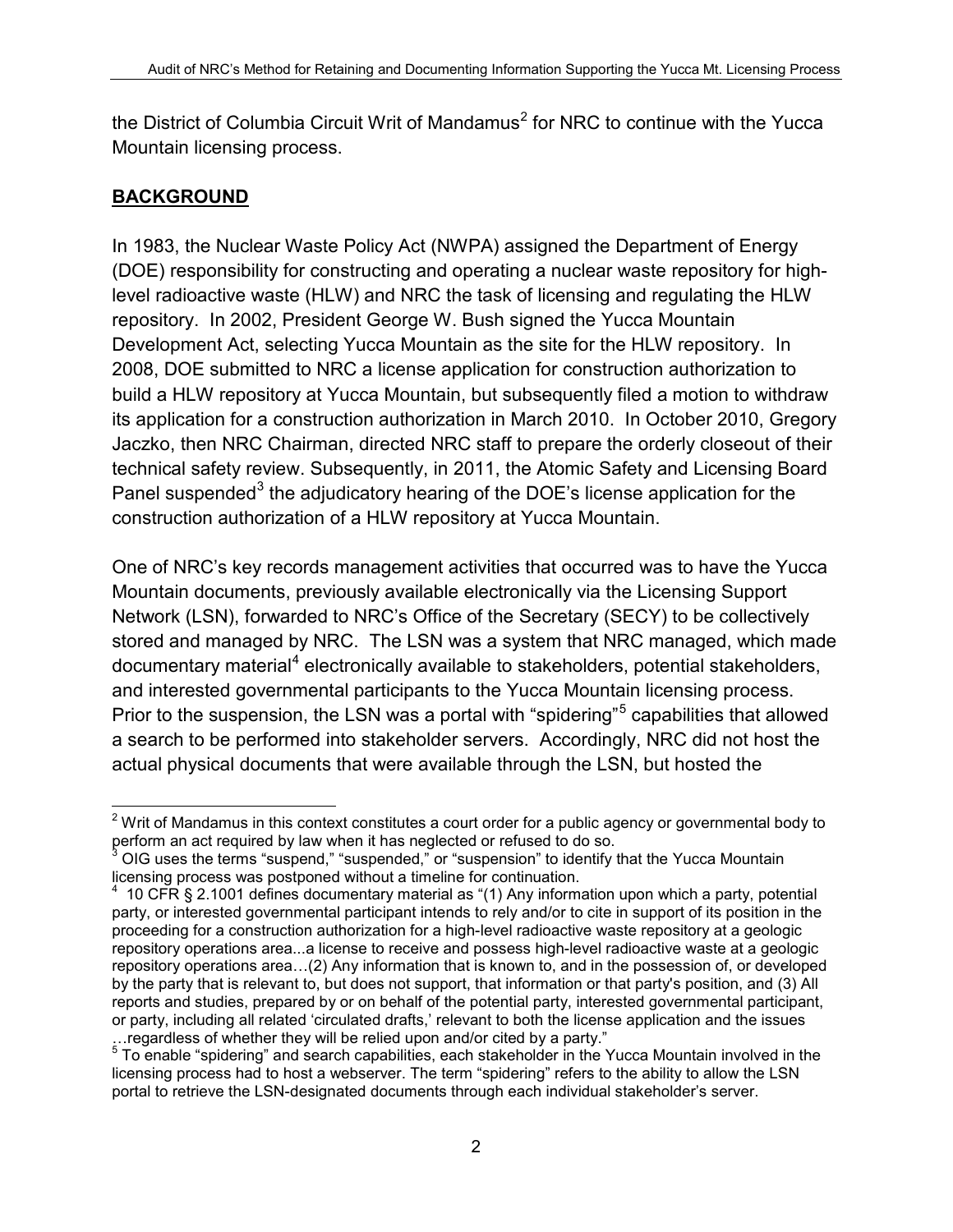metadata $6$  files containing the path for each individual document housed on the separate stakeholder Web servers. However, approximately 1 month prior to the suspension of the hearing for the license application for construction authorization at Yucca Mountain, NRC received the documents previously available via the LSN from the involved parties (e.g., DOE and Nye County), which forwarded the documentary material in various electronic<sup>[7](#page-2-1)</sup> and hard copy formats to SECY.

NRC staff also received documents from the Center for Nuclear Waste Regulatory Analyses (CNWRA) as a result of the closure of the technical safety review. CNWRA is operated by the Southwest Research Institute, which NRC has contracted for more than 20 years to help with the Yucca Mountain pre-licensing and licensing reviews.

Meanwhile, interested stakeholders pursued legal action to direct NRC to complete its technical safety review of the Yucca Mountain HLW repository construction authorization license application. This effort culminated in an August 2013 United States Court of Appeals for the District of Columbia Circuit Writ of Mandamus for NRC to continue with the Yucca Mountain licensing process using the \$11.1 million in appropriated funds for Yucca Mountain. In complying with the Writ of Mandamus, NRC issued a Commission Order in November 2013 to finish the remaining volumes of the Safety Evaluation Report (SER).<sup>[8](#page-2-2)</sup>

# **OBJECTIVE**

The audit objective was to determine if agency policy and procedures on document management are compliant with Federal requirements and provide reasonable assurance that documentation related to the review of the Yucca Mountain facility has been appropriately managed and retained.

## **RESULTS**

The records needed by NRC staff were available following the November 2013 Commission Order requiring the completion of the Yucca Mountain technical safety review. However, the Commission was out of compliance with the agency records management policy during the period of time that the licensing process was suspended. NRC did create a disposition schedule for the records in their possession in 2008, thus

<span id="page-2-0"></span> $6$  The term "metadata" is used to describe the .xml files that contained the profile information associated with each document.

<span id="page-2-2"></span><span id="page-2-1"></span> $\frac{7}{8}$  Electronic formats included external hard drives, compact discs, and digital versatile discs. 8 The review and evaluation of a license application is documented in an SER. For the Yucca Mountain licensing application, a total of five SER volumes were planned for issuance, one of which was completed and issued publicly prior to the suspension of the license application review.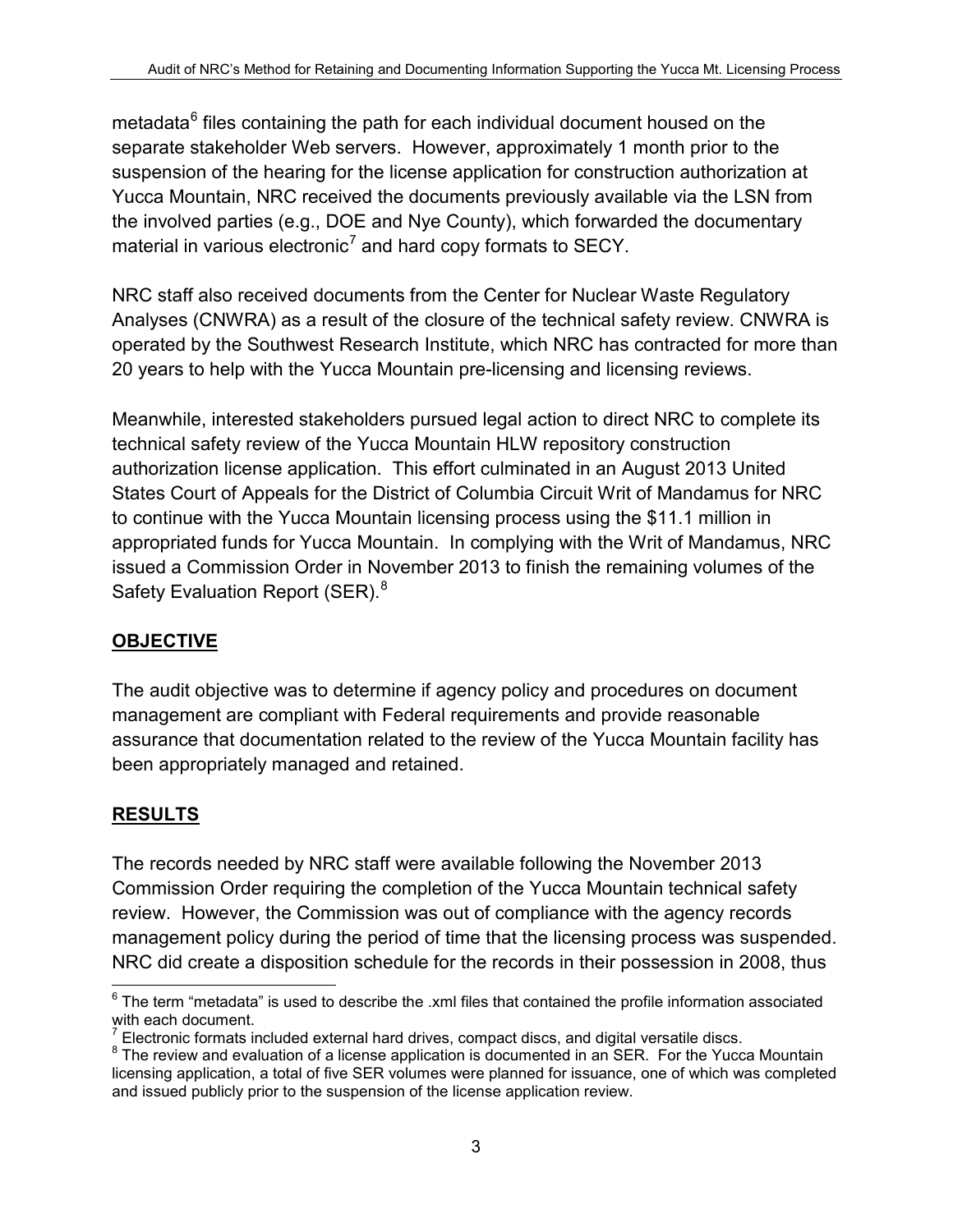fulfilling the NARA Federal requirement of establishing a retention schedule. Following the Writ of Mandamus issued in August 2013, and the resulting Commission Order, NRC has taken steps to come into compliance with the agency's records management policy.

## **NRC Was Out of Compliance With Records Management Requirements During the Suspension Period**

Agency guidance requires certain records management and maintenance practices for records received from other entities. However, NRC was out of compliance with this policy during the period that the licensing process was suspended because NRC officials were unclear about how to fund the records management expenses associated with the Yucca Mountain records in their possession. Without certainty in regard to the funding of the records management of the LSN documents received by the NRC, information was at risk for loss during the suspension period.

#### **Records Management Requirements**

NRC's main records management policy and guidance documents include Management Directive 3.53 (MD 3.53), "NRC Records and Document Management Program," and NUREG-0910, "NRC Comprehensive Records Disposition Schedule." MD 3.53 is the agency policy that addresses the NARA and General Services Administration records management requirements for Federal agencies, while NUREG-0910 details the disposition schedules for various types of records. MD 3.53 and its associated handbook describe agency policy regarding records management and maintenance, including the responsibilities over documents in NRC's custody, contractor documents, and overall maintenance and upkeep of records in NRC's possession. In accordance with the Federal Records Act, MD 3.53 defines Federal records as "All books, papers, maps, photographs, machine readable materials, or other documentary materials, regardless of physical form or characteristics, made or received by an agency of the United States Government under Federal law." MD 3.53 explains that items received by Federal agencies encompass those that are accepted or collected in their normal course of duties, regardless of the origin or transmission of the materials. MD 3.53 states that Federal records as defined by the Federal Records Act are considered agency records. Furthermore, agency records are those that document the activities of the agency, which would include licensing activities.

Finally, MD 3.53 describes the maintenance and security of agency records by indicating that records must be protected from potential damage, deterioration, and loss from using obsolete technology. The management directive states that "electronic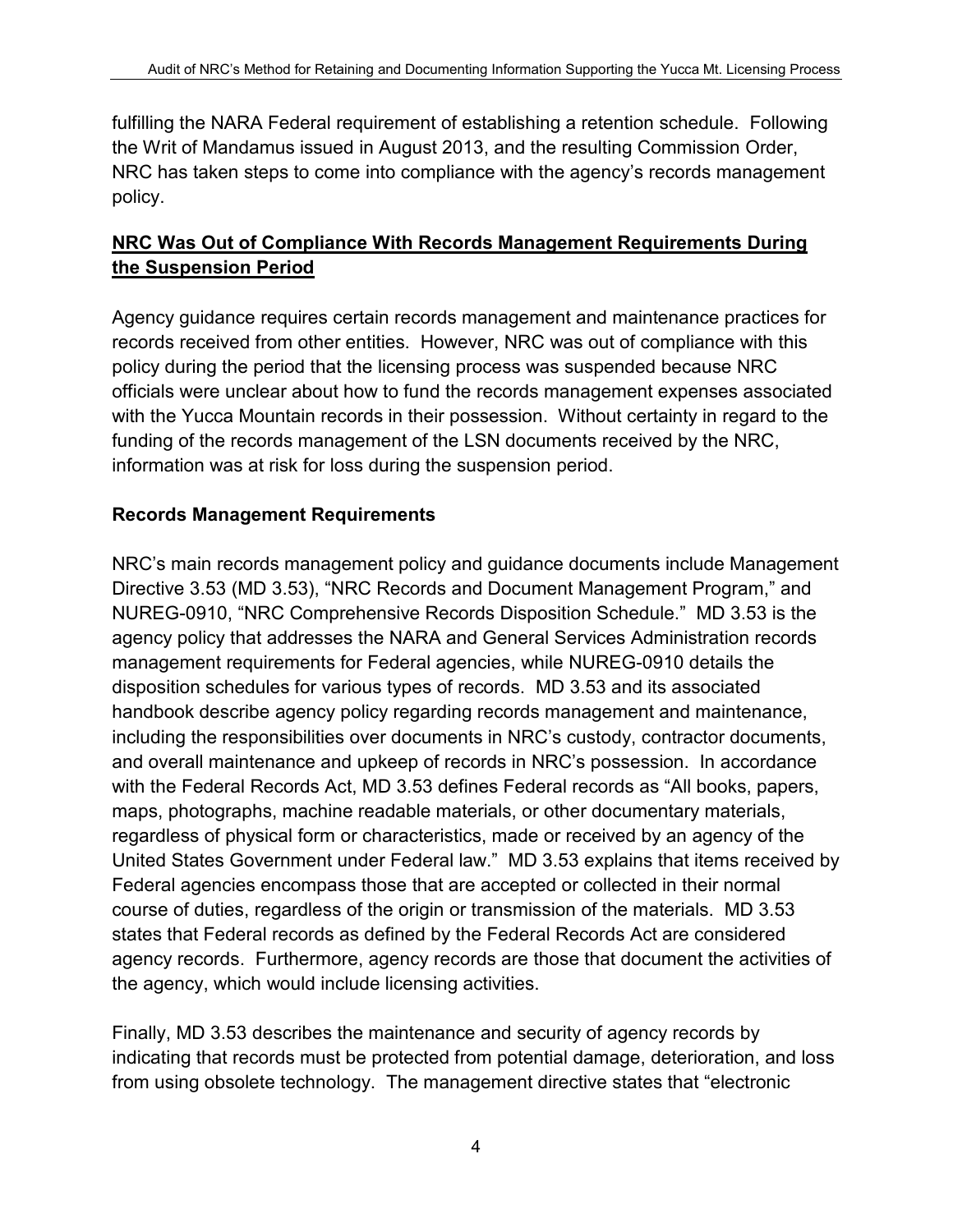records must be backed up regularly to safeguard against the loss of information as a result of equipment malfunctions or human error."

## **Records Management and Maintenance Weaknesses During the License Suspension Period**

The agency was out of compliance with applicable records management guidance and practices from potentially as early as April 11, 2011, $^9$  $^9$  through November 18, 2013.<sup>[10](#page-4-1)</sup> As described earlier, NRC received documents from various sources, such as DOE and CNWRA. Upon receipt of these documents, NRC was considered the "owner" of these documents per MD 3.53 and was required to safeguard and manage these records accordingly.

However, NRC did not appropriately manage the documents that came into its possession. These documents were never backed up appropriately onto another media source during the entire period that the licensing process was suspended. Finally, other than the initial readability tests, the records largely remained untouched, leaving the condition of the records unknown during the entire suspension period.

#### **NRC Officials Uncertain of Funding for Records Management**

NRC did not appropriately manage the LSN documents that came into its possession because agency staff were unsure about the source of funding that could be used to manage the records. According to NRC managers, agency staff were uncertain about how to fund the expenses associated with managing records received by various sources as a result of the Atomic Safety and Licensing Board Panel's April 2011 order. The managers stated that they had always understood that they could use Nuclear Waste Funds<sup>[11](#page-4-2)</sup> only for purposes of managing LSN records, and that they would be in violation of appropriations law if they used NRC's general funds. Thus, as part of its June 2011 request to Congress to use money from the Nuclear Waste Fund to support Yucca Mountain closure activities, the agency specifically mentioned a plan to load the LSN documents into the Agencywide Documents Access and Management System

<span id="page-4-0"></span> $9$  April 11, 2011, is the date that the Atomic Safety and Licensing Board Panel issued an Order directing all parties in the Yucca Mountain licensing process to preserve all LSN documents submitted to the LSN and submit those documents as well as the bibliographic information to SECY.

<span id="page-4-1"></span> $10$  November 18, 2013, is the issuance date of the Commission Order detailing the steps to continue the license application review of the Yucca Mountain HLW repository.

<span id="page-4-2"></span><sup>&</sup>lt;sup>1</sup> The Nuclear Waste Fund was established by the NWPA to be used for "...the identification, development, licensing, construction, operation, decommissioning, and post-decommissioning maintenance and monitoring of any repository, monitored, retrievable storage facility or test and evaluation facility constructed under [the NWPA]…"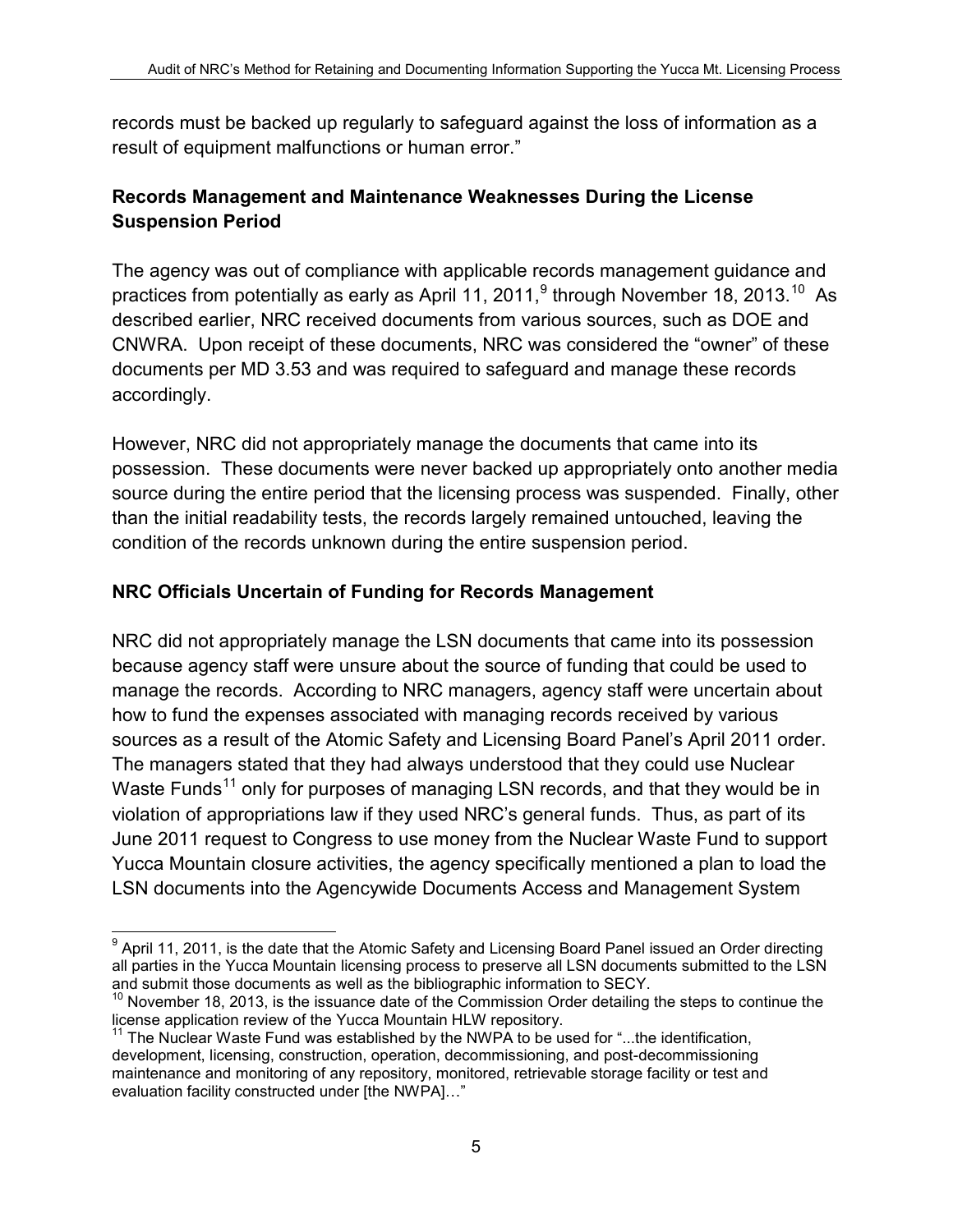$(ADAMS)^{12}$  $(ADAMS)^{12}$  $(ADAMS)^{12}$  using the Nuclear Waste Fund. On August 2, 2011, Congress denied NRC the use of the Nuclear Waste Fund for all activities associated with the closure of the agency's Yucca Mountain review of the license application for construction authorization. Shortly after receiving the congressional response, the agency received LSN documents from DOE, which were then stored by SECY. According to both NRC guidance and records management regulations, by virtue of it physically being received by and housed at NRC, these documents then became subject to standard recordkeeping and maintenance requirements.

Agency officials stated during the exit conference meeting for this audit that they had no choice but to be out of compliance with recordkeeping and maintenance requirements until the source of the funding was adequately determined. What agency officials failed to realize, however, was that the LSN records became agency records at the moment they were received, based on NRC's own policy. Ultimately, this was confirmed in an Office of Information Services document dated April 5, 2013. The Office of the General Counsel further clarified the matter in May 2013. Yet, despite this question having been seemingly cleared up by the Office of the General Counsel, it was not until the November 2013 Commission Order was issued, ultimately specifying that the Nuclear Waste Fund be used for the records management of documents in NRC's possession, that the agency took measures to back up the documents held by SECY. This was approximately 27 months after receipt of the documents, and represents the period of time that the agency's confusion resulted in these agency records being out of compliance with recordkeeping and maintenance requirements.

## **Information Is At Risk for Loss During the Period of a License Suspension**

Without records management and maintenance requirements to guide staff on how to safely keep and manage records during a license suspension, significant agency records could be vulnerable and at risk during that period of time. Agency records may include those that support a record of decisionmaking and institutional knowledge at the Commission, and they would be at risk of loss through failure, destruction, corruption, or obsolescence of records retention technology during a suspension in the licensing process. As a result, such a failure could affect support for and the transparency of particular management decisionmaking by the Commission.

<span id="page-5-0"></span><sup>&</sup>lt;sup>12</sup> ADAMS is NRC's official record-keeping system.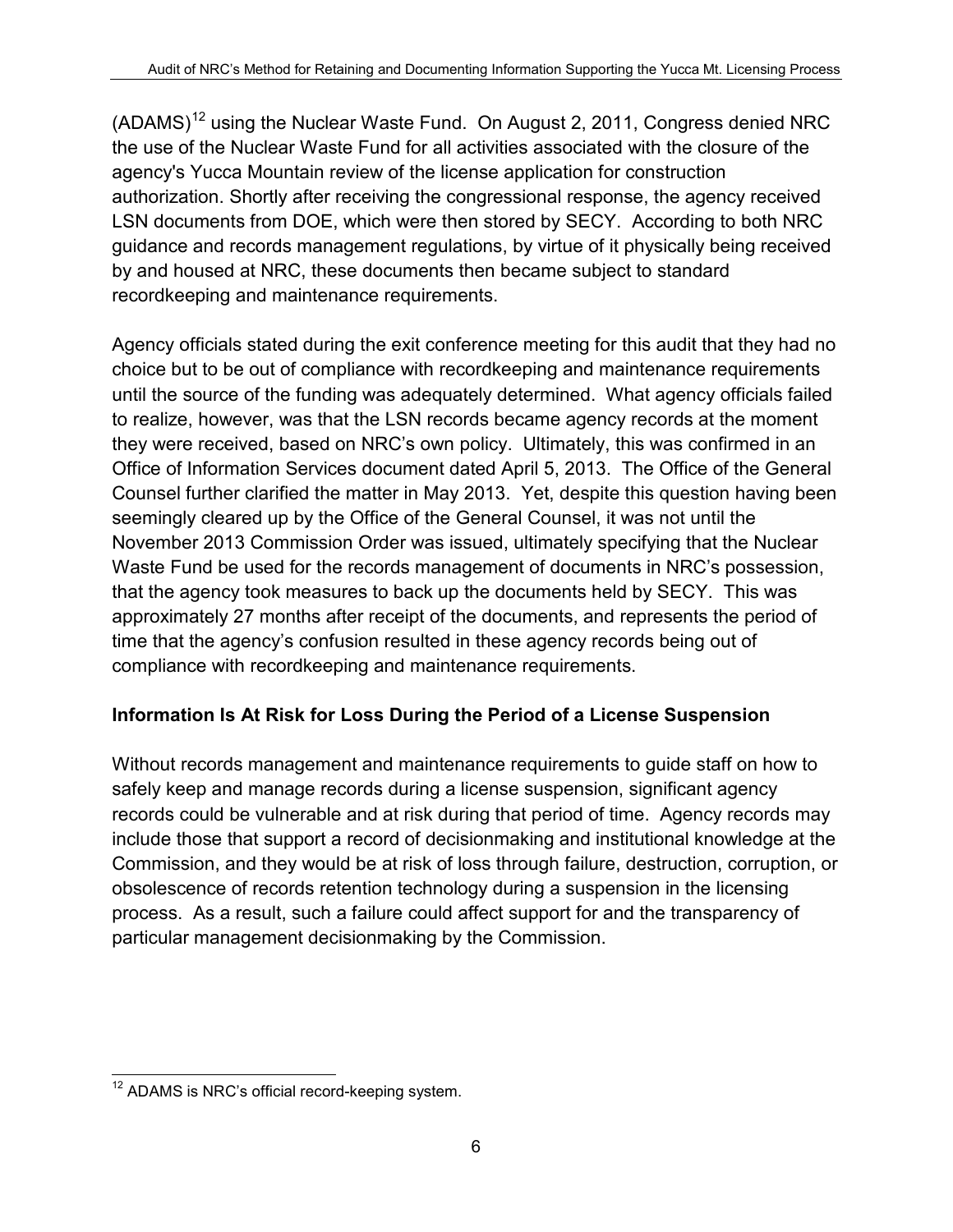#### **NRC Is Taking Steps To Appropriately Manage Records**

The United States Court of Appeals for the District of Columbia Circuit, through the issuance of a Writ of Mandamus, instructed NRC to promptly continue with the legally mandated Yucca Mountain licensing process. In accordance with the Writ of Mandamus, NRC issued a Commission Order providing steps to continue the technical safety review of the license application for a construction authorization of a HLW repository at Yucca Mountain. This resolved many of the agency's records management issues related to how the Yucca Mountain license application documents were previously managed and maintained.

## **Court Order Directs NRC To Continue Yucca Mountain Licensing Review**

The United States Court of Appeals for the District of Columbia Circuit determined that NRC violated the NWPA by not issuing a final decision to either approve or disapprove the license application for the construction authorization within a 3-year time period from when the application was submitted in 2008. The Court stated, "The Commission is under a legal obligation to continue the licensing process…."

On August 13, 2013, the United States Court of Appeals for the District of Columbia Circuit issued a Writ of Mandamus to NRC, which specifies the Commission must among other things—fulfill legal and statutory obligations to complete the review of the Yucca Mountain license application for construction authorization. The Writ concluded, "…unless and until Congress authoritatively says otherwise or there are no appropriated funds remaining, the Nuclear Regulatory Commission must promptly continue with the legally mandated licensing process."

## **NRC Is Taking Steps To Appropriately Manage Records**

As a result of the Writ of Mandamus, NRC has been moving towards compliance with NRC's records management policy, starting with a Commission Order that specified various steps to be performed to continue the licensing process for the construction authorization application of a HLW repository at Yucca Mountain.

In response to a Commission Order in November 2013, the agency made an effort to comply with its own records management policy (MD 3.53) by requiring the loading of the LSN documents into NRC's non-public<sup>[13](#page-6-0)</sup> version of ADAMS to facilitate completion

<span id="page-6-0"></span><sup>&</sup>lt;sup>13</sup> The Nov. 18, 2013, Commission Order requires NRC to load the DOE-supplied documents into nonpublic ADAMS, to give NRC employees ready access to the documents in order to complete the SER.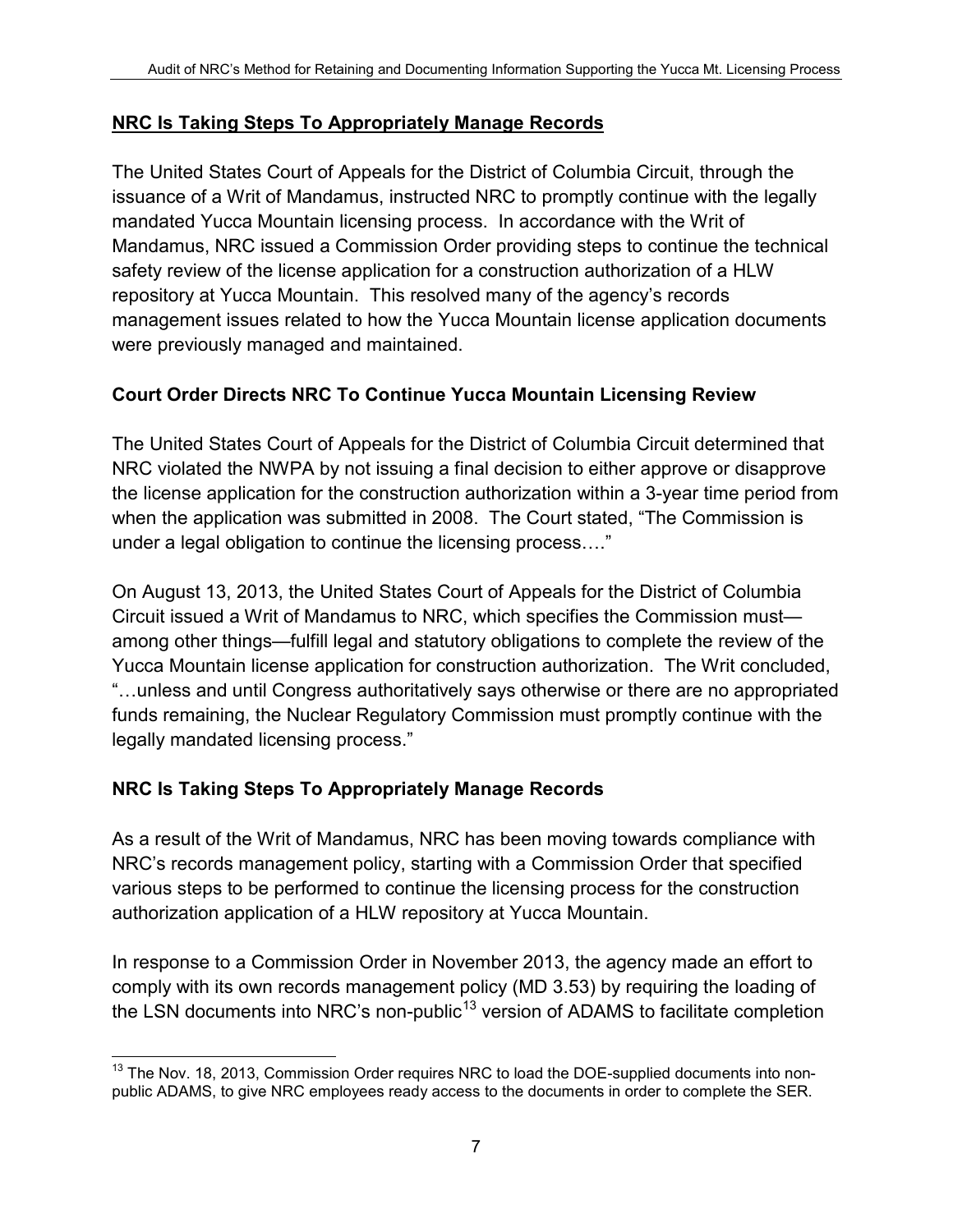of the technical safety review. To help complete the technical safety review, the NRC technical staff need access to the LSN collection, including those documents submitted by the DOE<sup>[14](#page-7-0)</sup> to support its license application for construction authorization. Through the process of giving the staff access to the documents, some of the record management weaknesses that the OIG observed during the initial fieldwork phases of the audit were eliminated, including:

- **Lack of backup for records received from other entities.** At the time the license review was suspended, NRC received documents from multiple sources. NRC did not have a backup for the documents.
- **Improper storage of documents.** The external hard drives containing documents from various sources have a limited lifespan and are prone to damage or destruction.
- **Difficulty in retrieving documents.** The categorization and inconsistent organization of the documents on the hard drives were created by the external entities, which made it difficult to locate documents.
- **Lack of detailed inventory of records received from external parties.** Once NRC received records from various sources, NRC did not create a detailed inventory of each of the records that was received.
- **Absence of periodic testing of data integrity.** When NRC initially received the data from various sources, a sample of records in the external hard drives was initially checked for data integrity. However, periodic testing of data integrity and feasibility was not performed throughout the life of the storage period of the documents prior to the November 2013 Order.

## **Matters for Consideration**

NRC should consider the following matters as it continues to comply with the Writ of Mandamus through the November 2013 Commission Order:

1. **Establish and maintain a unique record series.** NRC should ensure the consistent application of the implementation of a unique record series for the

 $\overline{a}$ Once the SER is finalized, only the documents that are used in the SER will be publicly accessible through the public version of ADAMS.

<span id="page-7-0"></span><sup>&</sup>lt;sup>14</sup> The DOE-supplied records to the NRC include approximately 8 terabytes of data, equating to 40 million pages, and cover about 7 million documents, encompassing 98.8 percent of the total LSN collection.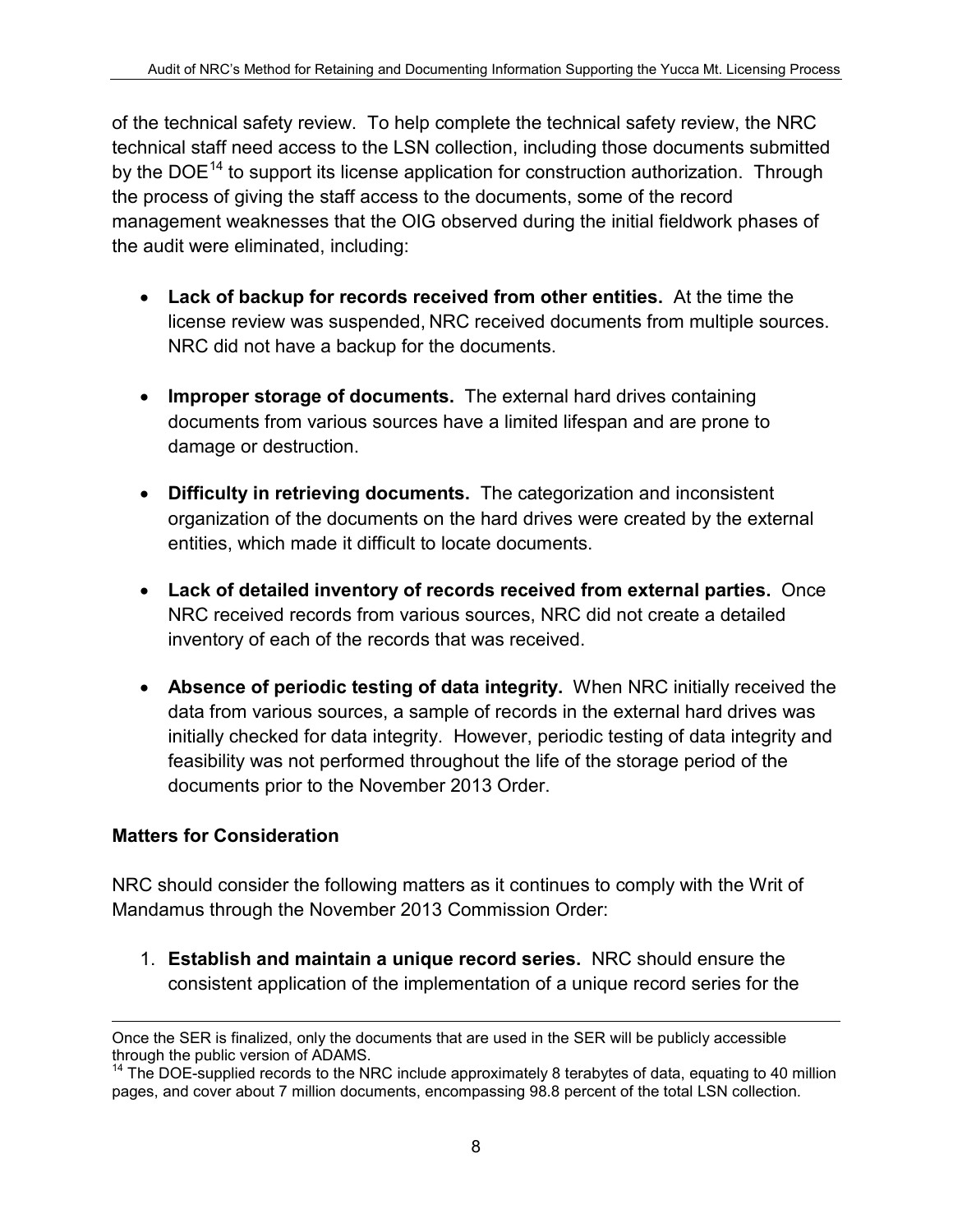LSN collection documents and metadata files that were loaded into ADAMS to prevent records from being lost and to group all of the related documents together. A unique records series is important to facilitate NRC's commitment to transparency in its regulatory actions.

2. **Provide targeted training on the new ADAMS LSN collection library.** NRC should train staff to use the new ADAMS library containing the LSN collection and general records management requirements, as well as updating all directly involved employees on the developments of the Yucca Mountain licensing review. Agency officials were already working towards this goal prior to the audit exit conference meeting. For example, the Office of Information Services scheduled a meeting on April 7, 2014, with select NRC staff members to demonstrate how to search the LSN collection in ADAMS.

Additionally, publicly available training will be beneficial in the future for external stakeholders who may lack experience in using ADAMS.

3. **Provide NARA with an updated records disposition schedule.** The 2008 NRC disposition schedule for the documents related to the Yucca Mountain construction authorization license application was submitted prior to suspension of the licensing process and, therefore, does not include the records received from DOE. The agency has not yet submitted a revised records schedule to reflect the upload of LSN documents to ADAMS.

# **AGENCY COMMENTS**

An exit conference was held with the agency on June 2, 2014. Prior to the exit conference, OIG provided agency staff a copy of the discussion draft report. Through the agency response to the discussion draft and discussions at the exit conference meeting, agency management provided supplemental information that has been incorporated into this report as appropriate. The agency opted not to provide formal comments to this final report.

## **SCOPE AND METHODOLOGY**

To understand NRC's compliance with Federal requirements and documentation for the Yucca Mountain proceedings, auditors interviewed staff from the Office of Information Services, SECY, the Office of Nuclear Material Safety and Safeguards, the Office of the General Counsel, and the Atomic Safety and Licensing Board Panel. Auditors reviewed pertinent laws and regulations including NARA regulations, OMB issuances, and the Code of Federal Regulations for specific instruction regarding the guidance on the